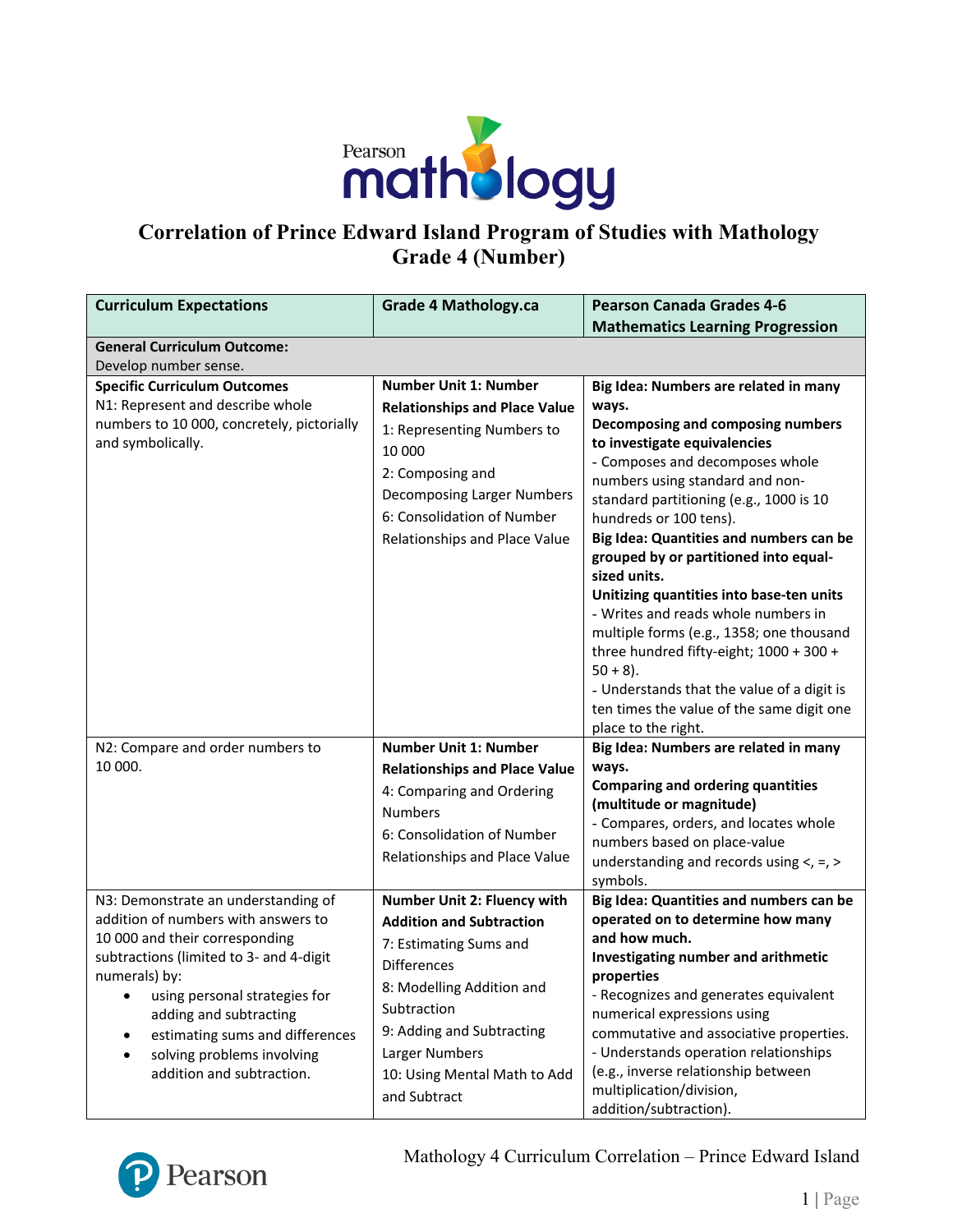|                                                                   | 11: Creating and Solving                                          | - Understands the identity of operations                                          |
|-------------------------------------------------------------------|-------------------------------------------------------------------|-----------------------------------------------------------------------------------|
|                                                                   | Problems                                                          | $(e.g., 5 + 0 = 5; 7 \times 1 = 7).$                                              |
|                                                                   | 12: Consolidation of Fluency                                      | Developing conceptual meaning of                                                  |
|                                                                   | with Addition and Subtraction                                     | operations                                                                        |
|                                                                   |                                                                   | - Models and develops meaning for                                                 |
|                                                                   |                                                                   | whole number computation to four                                                  |
|                                                                   |                                                                   | digits.                                                                           |
|                                                                   |                                                                   | Developing fluency of operations                                                  |
|                                                                   |                                                                   | - Estimates the result of whole number                                            |
|                                                                   |                                                                   | operations using contextually relevant                                            |
|                                                                   |                                                                   | strategies (e.g., How many buses are<br>needed to take the Grade 8 classes to the |
|                                                                   |                                                                   | museum?).                                                                         |
|                                                                   |                                                                   | - Solves whole number computation                                                 |
|                                                                   |                                                                   | using efficient strategies (e.g., mental                                          |
|                                                                   |                                                                   | computation, algorithms, calculating cost                                         |
|                                                                   |                                                                   | of transactions and change owing, saving                                          |
|                                                                   |                                                                   | money to make a purchase).                                                        |
| N4: Explain the properties of 0 and 1 for                         | Number Unit 5: Fluency with                                       | Big Idea: Quantities and numbers can be                                           |
| multiplication and the property of 1 for                          | <b>Multiplication and Division</b>                                | operated on to determine how many                                                 |
| division.                                                         | Facts                                                             | and how much.                                                                     |
|                                                                   | 24: Strategies for                                                | Investigating number and arithmetic                                               |
|                                                                   | Multiplication                                                    | properties                                                                        |
|                                                                   | 27: Strategies for Division                                       | - Understands the identity of operations                                          |
|                                                                   | 29: Consolidation of Fluency<br>with Multiplication and           | $(e.g., 5 + 0 = 5; 7 \times 1 = 7).$                                              |
|                                                                   | <b>Division Facts</b>                                             |                                                                                   |
|                                                                   |                                                                   |                                                                                   |
|                                                                   |                                                                   |                                                                                   |
|                                                                   |                                                                   |                                                                                   |
| N5: Describe and apply mental<br>mathematics strategies, such as: | Number Unit 5: Fluency with<br><b>Multiplication and Division</b> | Big Idea: Quantities and numbers can be<br>operated on to determine how many      |
| skip counting from a known fact<br>$\bullet$                      | Facts                                                             | and how much.                                                                     |
| using doubling or halving<br>$\bullet$                            | 24: Strategies for                                                | Investigating number and arithmetic                                               |
| using doubling or halving and                                     | Multiplication                                                    | properties                                                                        |
| adding or subtracting one more                                    | 25: Solving Multiplication                                        | - Recognizes and generates equivalent                                             |
| group                                                             | Problems                                                          | numerical expressions using                                                       |
| using patterns in the 9s facts                                    | 26: Relating Multiplication                                       | commutative and associative properties.                                           |
| using repeated doubling                                           | and Division                                                      | - Understands operational relationships                                           |
| to determine basic multiplication facts to                        | 27: Strategies for Division                                       | (e.g., inverse relationship between                                               |
| $9 \times 9$ and related division facts.                          | 29: Consolidation of Fluency                                      | multiplication/division,                                                          |
|                                                                   | with Multiplication and                                           | addition/subtraction).                                                            |
|                                                                   | <b>Division Facts</b>                                             | Developing fluency of operations<br>- Fluently recalls multiplication and         |
|                                                                   | <b>Patterning Unit 1: Increasing</b>                              | division facts to 100.                                                            |
|                                                                   | and Decreasing Patterns                                           |                                                                                   |
|                                                                   | 4: Investigating Number                                           |                                                                                   |
|                                                                   | Relationships                                                     |                                                                                   |
| N6: Demonstrate an understanding of                               | <b>Number Unit 6: Multiplying</b>                                 | Big Idea: Quantities and numbers can be                                           |
| multiplication (2- or 3-digit by 1-digit) to                      | and Dividing Larger Numbers                                       | operated on to determine how many                                                 |
| solve problems by:                                                | 30: Exploring Strategies for                                      | and how much.                                                                     |
| using personal strategies for                                     | Multiplying                                                       | Developing conceptual meaning of                                                  |
| multiplication with and without<br>concrete materials             | 31: Estimating Products                                           | operations<br>- Models and develops meaning for                                   |

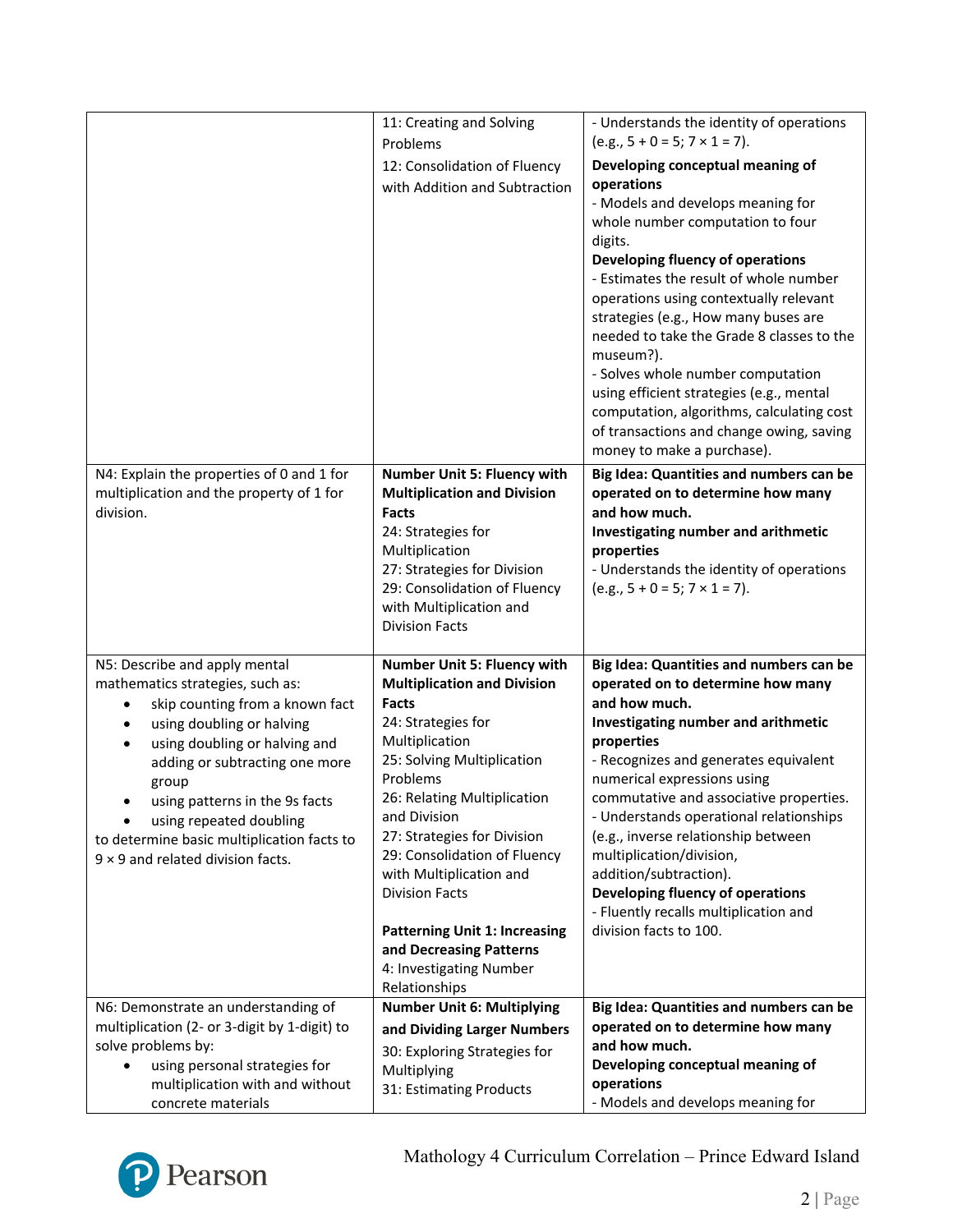| using arrays to represent<br>$\bullet$<br>multiplication<br>connecting concrete<br>representations to symbolic<br>representations<br>estimating products.                                                                                                                                                                                                                                                      | 35: Consolidation of<br>Multiplying and Dividing<br>Larger Numbers                                                                                                                                                                                                                                                                                                                                                                                                                                    | whole number computation to four<br>digits.<br>Developing fluency of operations<br>- Estimates the result of whole number<br>operations using contextually relevant<br>strategies (e.g., How many buses are<br>needed to take the Grade 8 classes to the<br>museum?).<br>- Solves whole number computation<br>using efficient strategies (e.g., mental<br>computation, algorithms, calculating cost<br>of transactions and change owing, saving<br>money to make a purchase).                                                                                                                                                                                                                                        |
|----------------------------------------------------------------------------------------------------------------------------------------------------------------------------------------------------------------------------------------------------------------------------------------------------------------------------------------------------------------------------------------------------------------|-------------------------------------------------------------------------------------------------------------------------------------------------------------------------------------------------------------------------------------------------------------------------------------------------------------------------------------------------------------------------------------------------------------------------------------------------------------------------------------------------------|----------------------------------------------------------------------------------------------------------------------------------------------------------------------------------------------------------------------------------------------------------------------------------------------------------------------------------------------------------------------------------------------------------------------------------------------------------------------------------------------------------------------------------------------------------------------------------------------------------------------------------------------------------------------------------------------------------------------|
| N7: Demonstrate an understanding of<br>division (1-digit divisor and up to 2-digit<br>dividend) to solve problems by:<br>using personal strategies for<br>dividing with and without<br>concrete materials<br>estimating quotients<br>relating division to multiplication.                                                                                                                                      | Number Unit 5: Fluency with<br><b>Multiplication and Division</b><br><b>Facts</b><br>26: Relating Multiplication<br>and Division<br>27: Strategies for Division<br>29: Consolidation of Fluency<br>with Multiplication and<br><b>Division Facts</b><br><b>Number Unit 6: Multiplying</b><br>and Dividing Larger Numbers<br>32: Exploring Strategies for<br>Dividing<br>33: Estimating Quotients<br>34: Dividing with Remainders<br>35: Consolidation of<br>Multiplying and Dividing<br>Larger Numbers | Big Idea: Quantities and numbers can be<br>operated on to determine how many<br>and how much.<br>Developing conceptual meaning of<br>operations<br>- Models and develops meaning for<br>whole number computation to four<br>digits.<br>Developing fluency of operations<br>- Estimates the results of whole number<br>operations using contextually relevant<br>strategies (e.g., How many buses are<br>needed to take the Grade 8 classes to the<br>museum?).<br>- Solves whole number computation<br>using efficient strategies (e.g., mental<br>computation, algorithms, calculating cost<br>of transactions and change owing, saving<br>money to make a purchase).                                               |
| N8: Demonstrate an understanding of<br>fractions less than or equal to one by<br>using concrete and pictorial<br>representations to:<br>name and record fractions for the<br>parts of a whole or a set<br>compare and order fractions<br>model and explain that for<br>different wholes, two identical<br>fractions may not represent the<br>same quantity<br>provide examples of where<br>fractions are used. | <b>Number Unit 3: Fractions</b><br>13: What Are Fractions?<br>14: Counting by Unit Fractions<br>15: Exploring Different<br>Representations of Fractions<br>17: Exploring Equivalence in<br>Fractions<br>18: Comparing and Ordering<br>Fractions<br>19: Consolidation of Fractions                                                                                                                                                                                                                     | Big Idea: Numbers are related in many<br>ways.<br><b>Comparing and ordering quantities</b><br>(multitude or magnitude)<br>- Compares, orders, and locates fractions<br>with the same numerator or<br>denominator using reasoning (e.g., $\frac{3}{5} > \frac{3}{6}$<br>because fifths are larger parts).<br><b>Estimating quantities and numbers</b><br>- Estimates the size and magnitude of<br>fractions by comparing to benchmarks.<br>Big Idea: Quantities and numbers can be<br>grouped by or partitioned into equal-<br>sized units.<br>Partitioning quantities to form fractions<br>- Partitions fractional parts into smaller<br>fractional parts (e.g., partitions halves<br>into thirds to create sixths). |

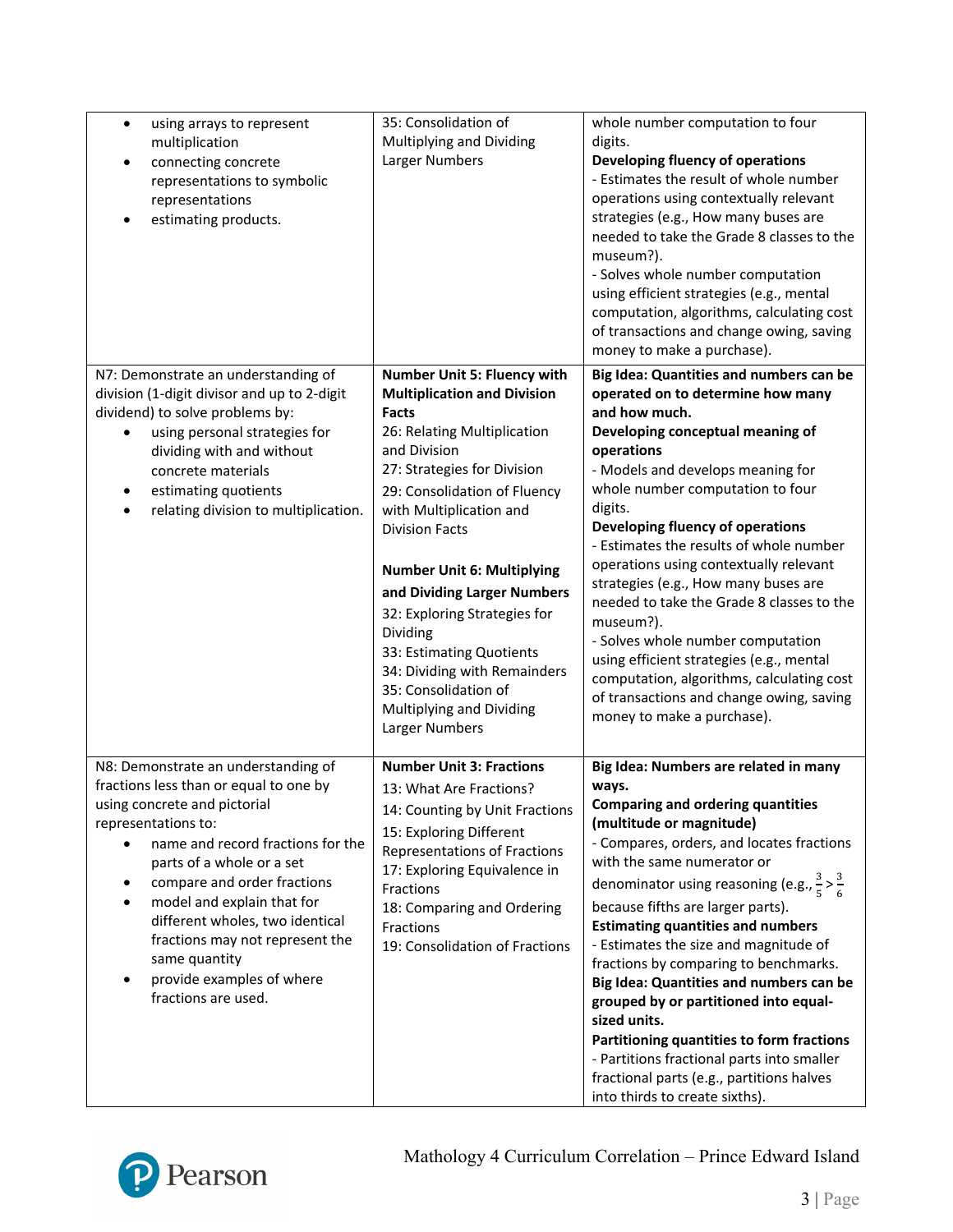|                                                                                                              |                                                                                                                     | - Uses models to describe, name, and<br>count forward and backward by unit<br>fractions.<br>- Explains that two equivalent fractions<br>represent the same part of a whole, but<br>not necessarily equal quantities (e.g., $\frac{1}{2}$ of<br>a set of 12 and $\frac{1}{2}$ of a set of 6 are equal<br>fractions, but unequal quantities).                                                                                                                                                                                                                                                                                                                                                                                                                                                                                                                                                                                                                                                                                                                                                          |
|--------------------------------------------------------------------------------------------------------------|---------------------------------------------------------------------------------------------------------------------|------------------------------------------------------------------------------------------------------------------------------------------------------------------------------------------------------------------------------------------------------------------------------------------------------------------------------------------------------------------------------------------------------------------------------------------------------------------------------------------------------------------------------------------------------------------------------------------------------------------------------------------------------------------------------------------------------------------------------------------------------------------------------------------------------------------------------------------------------------------------------------------------------------------------------------------------------------------------------------------------------------------------------------------------------------------------------------------------------|
| N9: Represent and describe decimals<br>(tenths and hundredths), concretely,<br>pictorially and symbolically. | <b>Number Unit 4: Decimals</b><br>20: Exploring Tenths<br>21: Exploring Hundredths<br>23: Consolidation of Decimals | Big Idea: The set of real numbers is<br>infinite.<br><b>Extending whole number understanding</b><br>to the set of real numbers<br>- Explores decimal fractions to tenths<br>(e.g., 0.1, 0.5, 0.8) and hundredths (e.g.,<br>$0.42, 0.05, 0.90$ ).<br>Big Idea: Numbers are related in many<br>ways.<br><b>Estimating quantities and numbers</b><br>- Estimates the location of decimals and<br>fractions on a number line.<br>Big Idea: Quantities and numbers can be<br>grouped by or partitioned into equal-<br>sized units.<br>Unitizing quantities into base-ten units<br>- Uses fractions with denominators of 10<br>to develop decimal fraction<br>understanding and notation (e.g., five-<br>tenths is $\frac{5}{10}$ or 0.5).<br>- Counts forwards and backwards by<br>decimal units (e.g., 0.1, 0.2,  0.9, 1.0).<br>- Understands that the value of a digit is<br>ten times the value of the same digit one<br>place to the right.<br>- Understands that the value of a digit is<br>one-tenth the value of the same digit one<br>place to the left.<br>- Writes and reads decimal numbers in |
|                                                                                                              |                                                                                                                     | multiple forms (e.g., numerals, number<br>names, expanded form).                                                                                                                                                                                                                                                                                                                                                                                                                                                                                                                                                                                                                                                                                                                                                                                                                                                                                                                                                                                                                                     |
| N10: Relate decimals to fractions (to<br>hundredths).                                                        | <b>Number Unit 4: Decimals</b><br>20: Exploring Tenths<br>21: Exploring Hundredths<br>23: Consolidation of Decimals | Big Idea: Quantities and numbers can be<br>grouped by or partitioned into equal-<br>sized units.<br>Unitizing quantities into base-ten units<br>- Uses fractions with denominators of 10<br>to develop decimal fraction<br>understanding and notation (e.g., five-<br>tenths is $\frac{5}{10}$ or 0.5).                                                                                                                                                                                                                                                                                                                                                                                                                                                                                                                                                                                                                                                                                                                                                                                              |

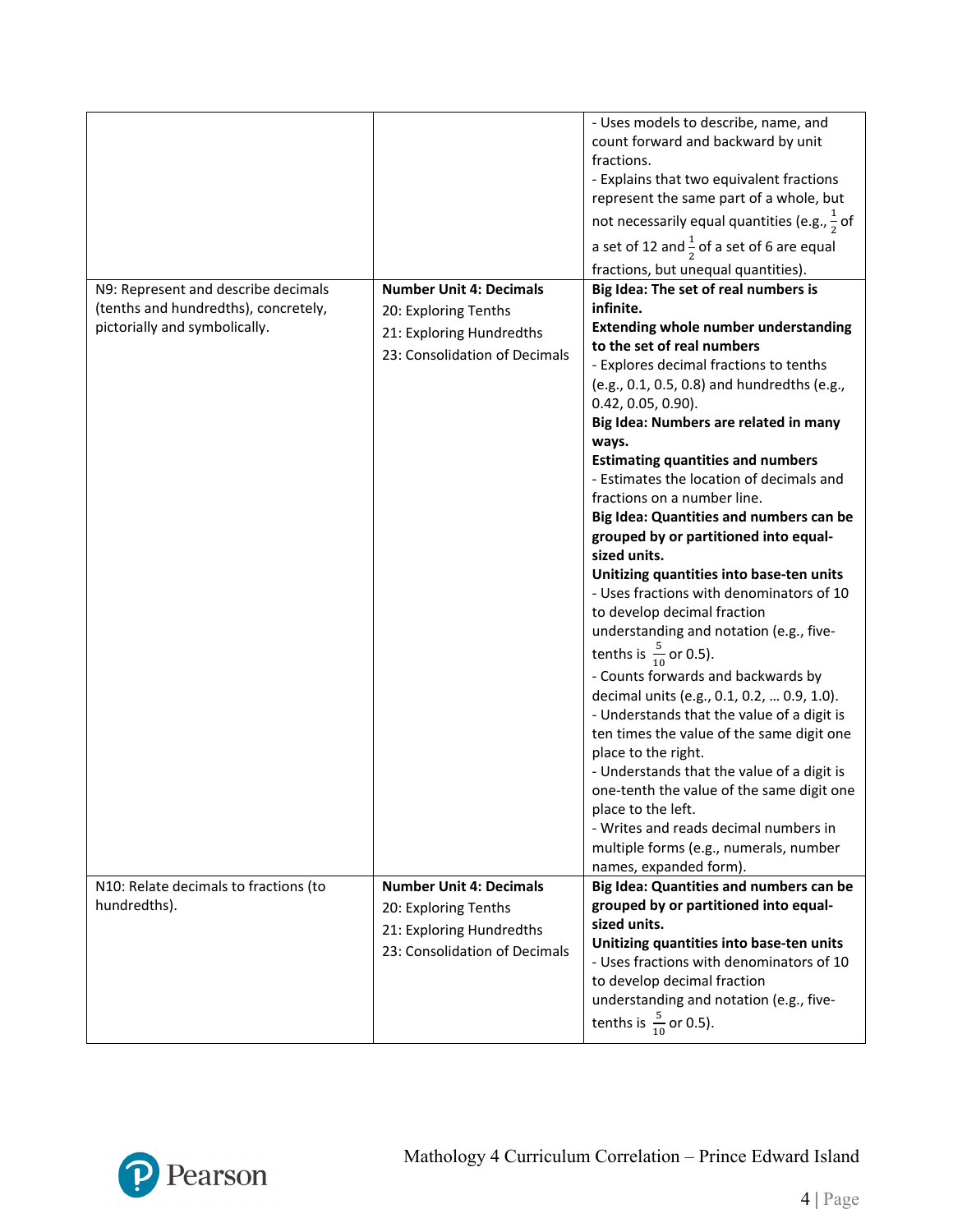| N11: Demonstrate an understanding of<br>addition and subtraction of decimals<br>(limited to hundredths) by:<br>using compatible numbers<br>estimating sums and differences<br>using mental math strategies to<br>٠<br><b>Decimals</b><br>solve problems.<br>Decimals | <b>Number Unit 7: Operations</b><br>Big Idea: Quantities and numbers can be<br>operated on to determine how many<br>with Fractions and Decimals<br>and how much.<br>36: Estimating Sums and<br>Developing conceptual meaning of<br>Differences with Decimals<br>operations<br>37: Adding and Subtracting<br>- Demonstrates an understanding of<br>decimal number computation through<br>38: Using Mental Math to Add<br>modelling and flexible strategies.<br>Developing fluency of operations<br>and Subtract Decimals<br>- Estimates sums and differences of<br>39: Consolidation of<br>decimal numbers (e.g., calculating cost of<br>Operations with Fractions and<br>transactions involving dollars and cents).<br>- Solves decimal number computation<br>using efficient strategies. |
|----------------------------------------------------------------------------------------------------------------------------------------------------------------------------------------------------------------------------------------------------------------------|-------------------------------------------------------------------------------------------------------------------------------------------------------------------------------------------------------------------------------------------------------------------------------------------------------------------------------------------------------------------------------------------------------------------------------------------------------------------------------------------------------------------------------------------------------------------------------------------------------------------------------------------------------------------------------------------------------------------------------------------------------------------------------------------|
|----------------------------------------------------------------------------------------------------------------------------------------------------------------------------------------------------------------------------------------------------------------------|-------------------------------------------------------------------------------------------------------------------------------------------------------------------------------------------------------------------------------------------------------------------------------------------------------------------------------------------------------------------------------------------------------------------------------------------------------------------------------------------------------------------------------------------------------------------------------------------------------------------------------------------------------------------------------------------------------------------------------------------------------------------------------------------|

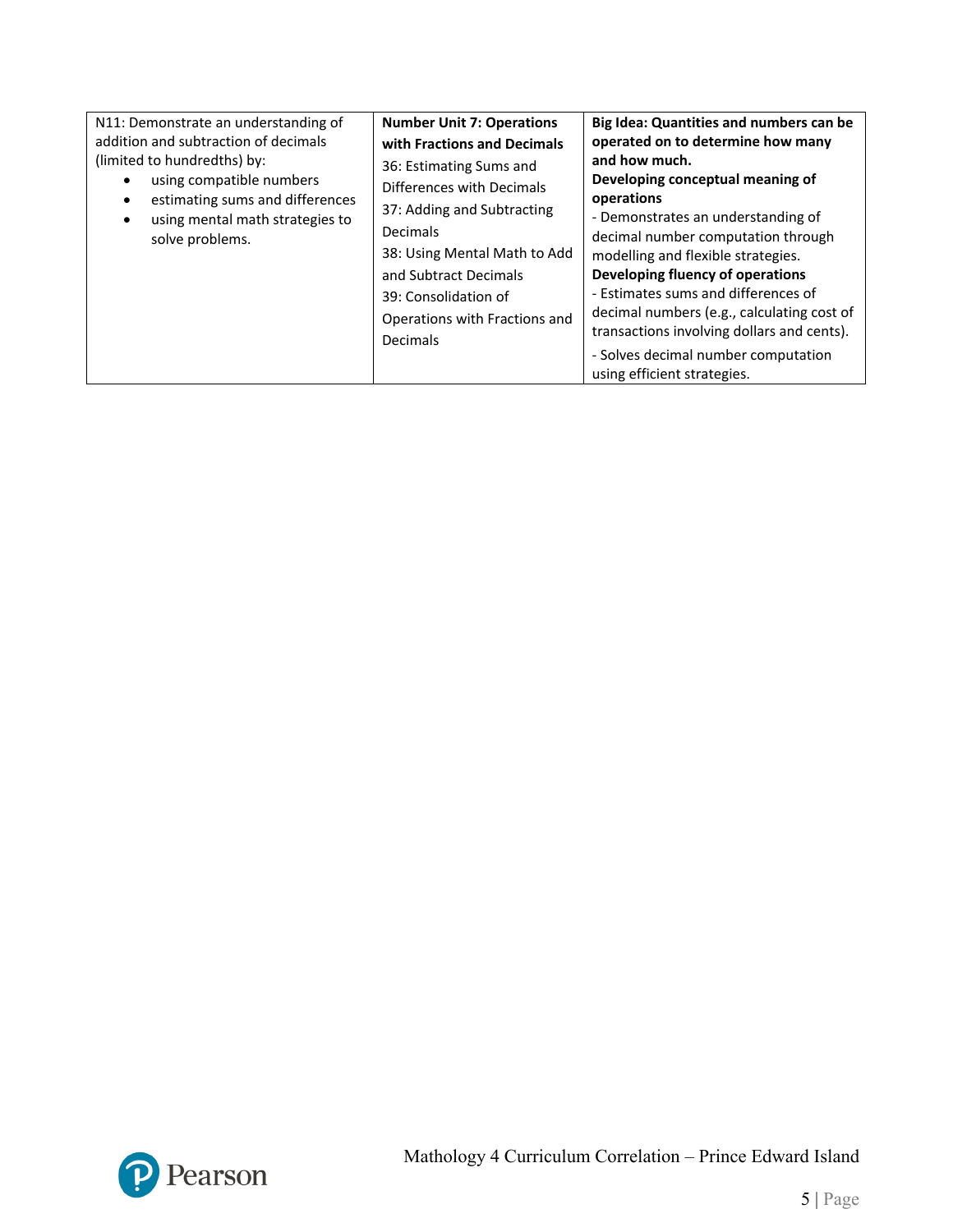

# **Correlation of Prince Edward Island Program of Studies with Mathology Grade 4 (Patterns and Relations: Patterns)**

| <b>Curriculum Expectations</b>                                                                                                                 | <b>Grade 4 Mathology.ca</b>                                                                                                                                                                                                                                           | <b>Pearson Canada Grades 4-6</b>                                                                                                                                                                                                                                                                                                                                                                                                                                                                                                                                                                                                                                                                                                                      |
|------------------------------------------------------------------------------------------------------------------------------------------------|-----------------------------------------------------------------------------------------------------------------------------------------------------------------------------------------------------------------------------------------------------------------------|-------------------------------------------------------------------------------------------------------------------------------------------------------------------------------------------------------------------------------------------------------------------------------------------------------------------------------------------------------------------------------------------------------------------------------------------------------------------------------------------------------------------------------------------------------------------------------------------------------------------------------------------------------------------------------------------------------------------------------------------------------|
|                                                                                                                                                |                                                                                                                                                                                                                                                                       | <b>Mathematics Learning Progression</b>                                                                                                                                                                                                                                                                                                                                                                                                                                                                                                                                                                                                                                                                                                               |
| <b>General Curriculum Outcome:</b>                                                                                                             |                                                                                                                                                                                                                                                                       |                                                                                                                                                                                                                                                                                                                                                                                                                                                                                                                                                                                                                                                                                                                                                       |
| Use patterns to describe the world and solve problems.                                                                                         |                                                                                                                                                                                                                                                                       |                                                                                                                                                                                                                                                                                                                                                                                                                                                                                                                                                                                                                                                                                                                                                       |
| <b>Specific Curriculum Outcomes</b><br>PR1: Identify and describe patterns found<br>in tables and charts, including a<br>multiplication chart. | <b>Patterning Unit 1: Increasing</b><br>and Decreasing Patterns<br>2: Investigating Increasing and<br><b>Decreasing Patterns</b><br>3: Representing Patterns<br>4: Investigating Number<br>Relationships<br>6: Consolidation of Increasing<br>and Decreasing Patterns | <b>Big Idea: Regularity and repetition</b><br>form patterns that can be generalized<br>and predicted mathematically.<br>Representing patterns, relations, and<br>functions<br>- Describes, generates, extends,<br>translates, and corrects number and<br>shape patterns that follow a<br>predetermined rule.<br>Generalizing and analyzing patterns,<br>relations, and functions<br>- Explains the rule for numeric patterns<br>including the starting point and change<br>(e.g., given: 16, 22, 28, 34,  Start at                                                                                                                                                                                                                                    |
| PR2: Reproduce a pattern found in a table                                                                                                      | <b>Patterning Unit 1: Increasing</b>                                                                                                                                                                                                                                  | 16 and add 6 each time).<br>- Describes numeric and shape patterns<br>using words and numbers.<br><b>Big Idea: Regularity and repetition</b>                                                                                                                                                                                                                                                                                                                                                                                                                                                                                                                                                                                                          |
| or chart using concrete materials.                                                                                                             | and Decreasing Patterns<br>3: Representing Patterns<br>6: Consolidation of Increasing<br>and Decreasing Patterns                                                                                                                                                      | form patterns that can be generalized<br>and predicted mathematically.<br>Representing patterns, relations, and<br>functions<br>- Describes, generates, extends,<br>translates, and corrects number and<br>shape patterns that follow a<br>predetermined rule.<br>- Uses multiple approaches to model<br>situations involving repetition (i.e.,<br>repeating patterns) and change (i.e.,<br>increasing/decreasing patterns) (e.g.,<br>using objects, tables, graphs, symbols,<br>loops and nested loops in coding).<br>Generalizing and analyzing patterns,<br>relations, and functions<br>- Explains the rule for numeric patterns<br>including the starting point and change<br>(e.g., given: 16, 22, 28, 34,  Start at<br>16 and add 6 each time). |

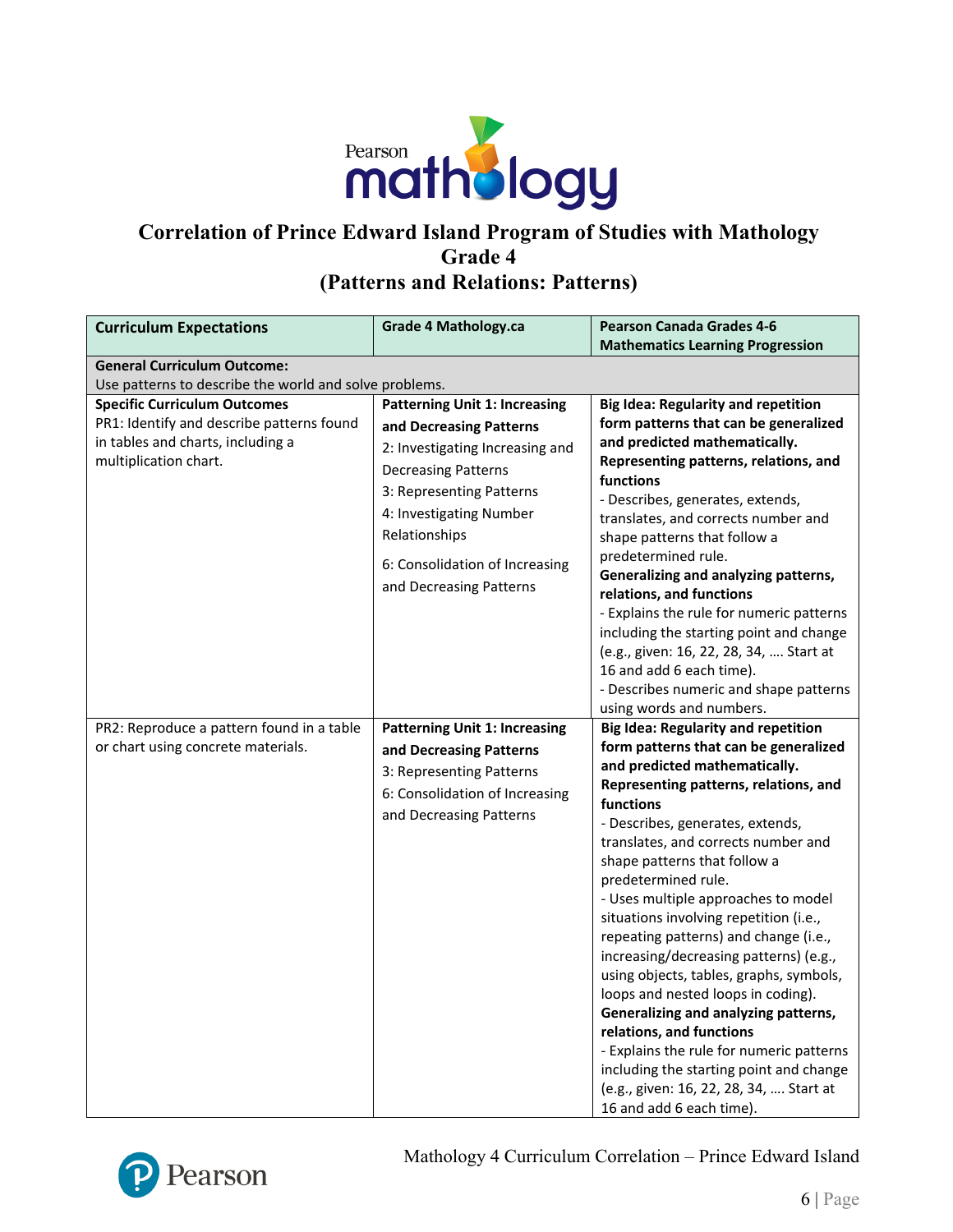|                                                                                                         |                                                                                                                                                                                                                           | - Describes numeric and shape<br>patterns using words and numbers.                                                                                                                                                                                                                                                                                                                                                                                                                                                                                                                                                   |
|---------------------------------------------------------------------------------------------------------|---------------------------------------------------------------------------------------------------------------------------------------------------------------------------------------------------------------------------|----------------------------------------------------------------------------------------------------------------------------------------------------------------------------------------------------------------------------------------------------------------------------------------------------------------------------------------------------------------------------------------------------------------------------------------------------------------------------------------------------------------------------------------------------------------------------------------------------------------------|
| PR3: Represent and describe patterns and<br>relationships using charts and tables to<br>solve problems. | <b>Patterning Unit 1: Increasing</b><br>and Decreasing Patterns<br>2: Investigating Increasing and<br><b>Decreasing Patterns</b><br>3: Representing Patterns<br>6: Consolidation of Increasing<br>and Decreasing Patterns | <b>Big Idea: Regularity and repetition</b><br>form patterns that can be generalized<br>and predicted mathematically.<br>Representing patterns, relations, and<br>functions<br>- Describes, generates, extends,<br>translates, and corrects number and<br>shape patterns that follow a<br>predetermined rule.<br>Generalizing and analyzing patterns,<br>relations, and functions<br>- Explains the rule for numeric patterns<br>including the starting point and change<br>(e.g., given: 16, 22, 28, 34,  Start at<br>16 and add 6 each time).<br>- Describes numeric and shape<br>patterns using words and numbers. |
| PR4: Identify and explain mathematical<br>relationships using charts and diagrams to<br>solve problems. | Pattern Unit 1: Increasing and<br><b>Decreasing Patterns</b><br>4: Investigating Number<br>Relationships<br>5: Sorting in Venn Diagrams<br>and Venn Diagrams<br>6: Consolidation of Increasing<br>and Decreasing Patterns | <b>Big Idea: Regularity and repetition</b><br>form patterns that can be generalized<br>and predicted mathematically.<br>Representing patterns, relations, and<br>functions<br>- Describes, generates, extends,<br>translates, and corrects number and<br>shape patterns that follow a<br>predetermined rule.<br>Generalizing and analyzing patterns,<br>relations, and functions<br>- Explains the rule for numeric patterns<br>including the starting point and change<br>(e.g., given: 16, 22, 28, 34,  Start at<br>16 and add 6 each time).<br>- Describes numeric and shape<br>patterns using words and numbers. |

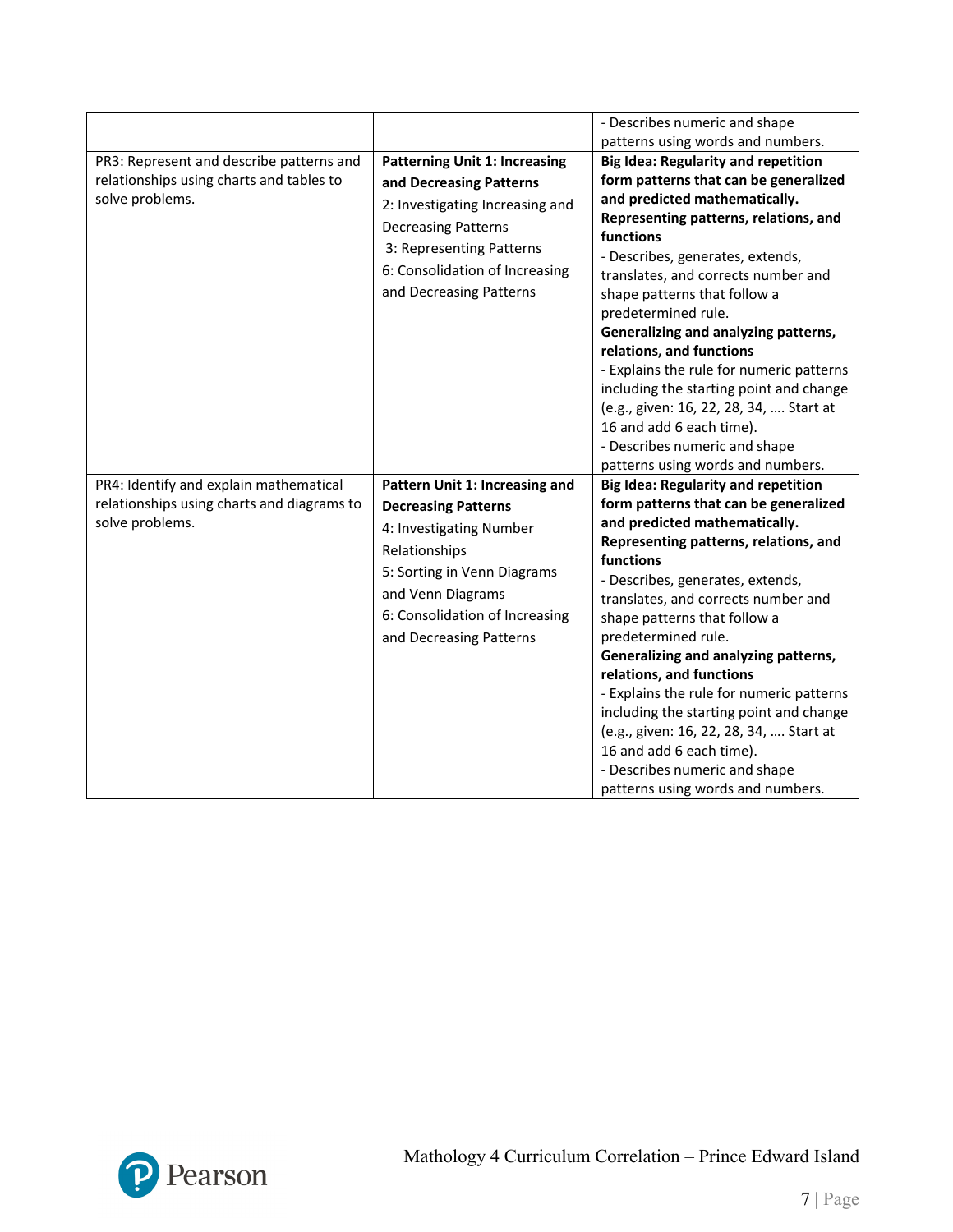

#### **Correlation of Prince Edward Island Program of Studies with Mathology Grade 4 (Patterns and Relations: Variables and Equations)**

#### **Curriculum Expectations Grade 4 Mathology.ca Pearson Canada Grades 4-6 Mathematics Learning Progression General Curriculum Outcome:** Represent algebraic expressions in multiple ways. **Specific Curriculum Outcomes** PR5: Express a given problem as an equation in which a symbol is used to represent an unknown number. **Patterning Unit 2: Variables and Equations** 7: Using Symbols 8: Solving Equations Concretely 9: Solving Addition and Subtraction Equations 11: Solving Multiplication and Division Equations 12: Using Equations to Solve Problems 13: Consolidation of Variables and Equations **Big Idea: Patterns and relations can be represented with symbols, equations, and expressions. Understanding equality and inequality, building on generalized properties of numbers and operations** - Expresses a one-step mathematical problem as an equation using a symbol or letter to represent an unknown number (e.g., Sena had some tokens and used four. She has seven left:  $\Box - 4$  $= 7$ ). **Using variables, algebraic expressions, and equations to represent mathematical relations** - Understands an unknown quantity (i.e., variable) may be represented by a symbol or letter (e.g., 13 – □ = 8; 4*n* = 12). - Flexibly uses symbols and letters to represent unknown quantities in equations (e.g., knows that  $4 + \square = 7$ ; 4  $+x = 7$ ; and  $4 + y = 7$  all represent the same equation with □, *x*, and *y* representing the same value). - Interprets and writes algebraic expressions (e.g., 2*n* means two times a number; subtracting a number from 7 can be written as  $7 - n$ ). - Understands a variable as a changing quantity (e.g., 5*s*, where *s* can be any value).

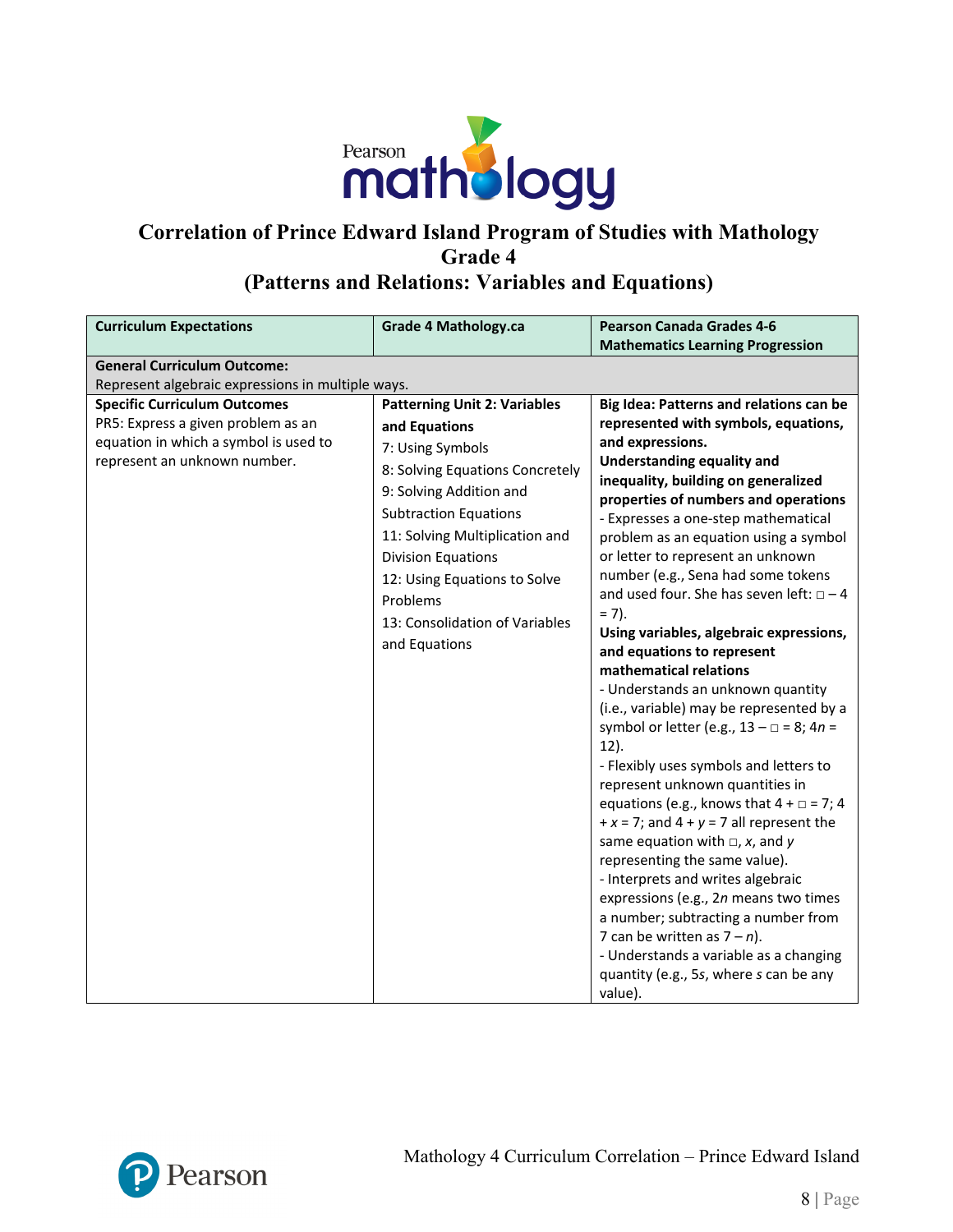| PR6: Solve one-step equations involving a | <b>Patterning Unit 2: Variables</b>                                                                                                                                                                                   | Big Idea: Patterns and relations can be                                                                                                                                                                                                                                                                                                                                                                                                                                                                                                                                                                                                                            |
|-------------------------------------------|-----------------------------------------------------------------------------------------------------------------------------------------------------------------------------------------------------------------------|--------------------------------------------------------------------------------------------------------------------------------------------------------------------------------------------------------------------------------------------------------------------------------------------------------------------------------------------------------------------------------------------------------------------------------------------------------------------------------------------------------------------------------------------------------------------------------------------------------------------------------------------------------------------|
| symbol to represent an unknown number.    | and Equations                                                                                                                                                                                                         | represented with symbols, equations,                                                                                                                                                                                                                                                                                                                                                                                                                                                                                                                                                                                                                               |
|                                           | 8: Solving Equations Concretely                                                                                                                                                                                       | and expressions.                                                                                                                                                                                                                                                                                                                                                                                                                                                                                                                                                                                                                                                   |
|                                           | 9: Solving Addition and<br><b>Subtraction Equations</b><br>11: Solving Multiplication and<br><b>Division Equations</b><br>12: Using Equations to Solve<br>Problems<br>13: Consolidation of Variables<br>and Equations | <b>Understanding equality and</b><br>inequality, building on generalized<br>properties of numbers and operations<br>- Determines an unknown number in<br>simple one-step equations using<br>different strategies (e.g., $n \times 3 = 12$ ; 13<br>$-\Box = 8$ ).<br>- Uses arithmetic properties to<br>investigate and transform one-step<br>addition and multiplication equations<br>(e.g., $5 + 4 = 9$ and $5 + a = 9$ have the<br>same structure and can be rearranged<br>in similar ways to maintain equality: 4<br>$+5 = 9$ and $a + 5 = 9$ ).<br>- Uses arithmetic properties to<br>investigate and transform one-step<br>subtraction and division equations |
|                                           |                                                                                                                                                                                                                       | (e.g., $12 - 5 = 7$ and $12 - b = 7$ have the<br>same structure and can be rearranged                                                                                                                                                                                                                                                                                                                                                                                                                                                                                                                                                                              |
|                                           |                                                                                                                                                                                                                       | in similar ways to maintain equality: 12<br>$-7 = 5$ and $12 - 7 = b$ ).                                                                                                                                                                                                                                                                                                                                                                                                                                                                                                                                                                                           |

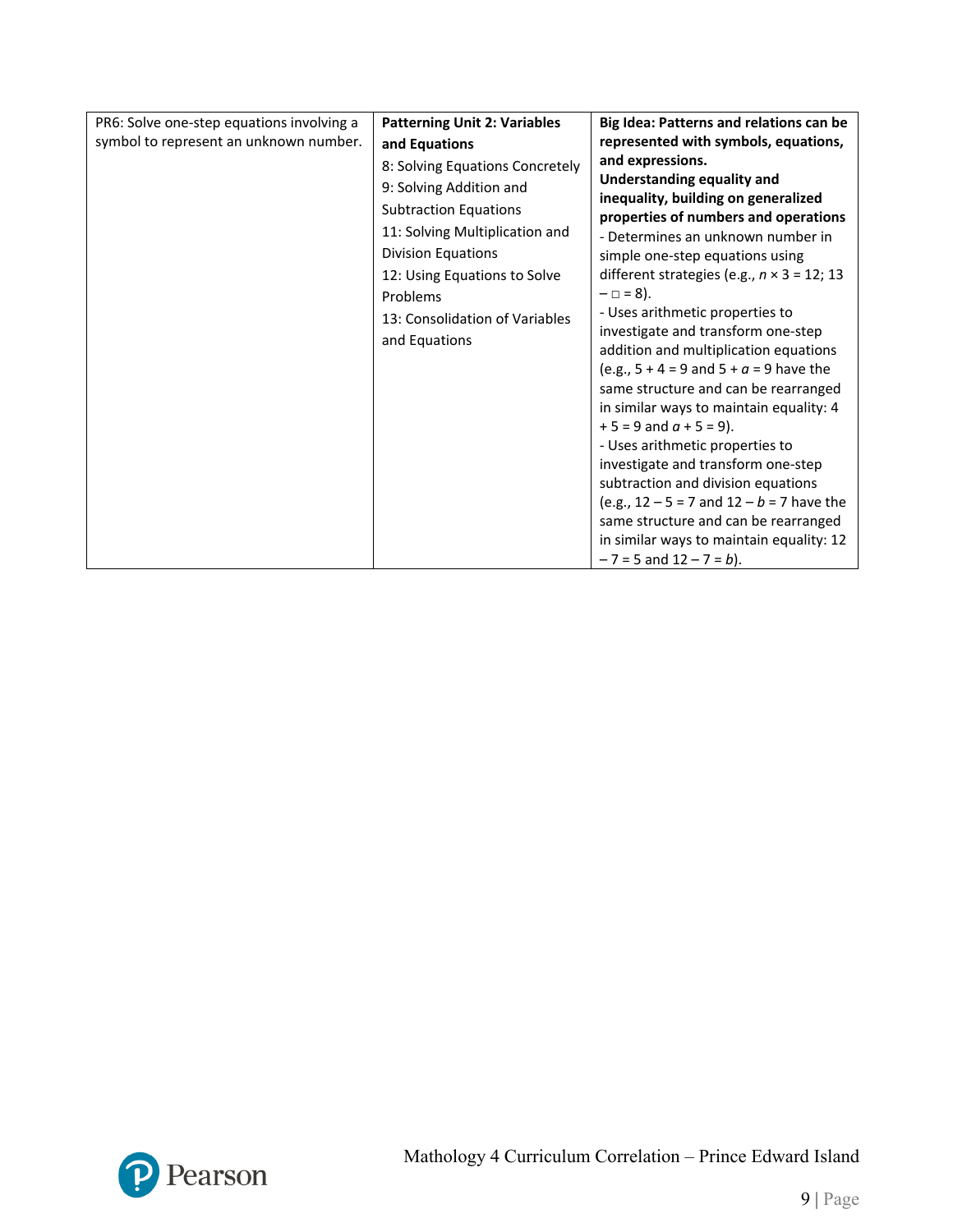

### **Correlation of Prince Edward Island Program of Studies with Mathology Grade 4 (Shape and Space: Measurement)**

| <b>Curriculum Expectations</b>                                                                                                                                                                                                                                                                                                       | <b>Grade 4 Mathology.ca</b>                                                                                                                                                                                              | <b>Pearson Canada Grades 4-6</b>                                                                                                                                                                                                                                                                                                                                                                                                                                     |  |
|--------------------------------------------------------------------------------------------------------------------------------------------------------------------------------------------------------------------------------------------------------------------------------------------------------------------------------------|--------------------------------------------------------------------------------------------------------------------------------------------------------------------------------------------------------------------------|----------------------------------------------------------------------------------------------------------------------------------------------------------------------------------------------------------------------------------------------------------------------------------------------------------------------------------------------------------------------------------------------------------------------------------------------------------------------|--|
|                                                                                                                                                                                                                                                                                                                                      |                                                                                                                                                                                                                          | <b>Mathematics Learning Progression</b>                                                                                                                                                                                                                                                                                                                                                                                                                              |  |
| <b>General Outcome:</b><br>Use direct and indirect measure to solve problems.                                                                                                                                                                                                                                                        |                                                                                                                                                                                                                          |                                                                                                                                                                                                                                                                                                                                                                                                                                                                      |  |
| <b>Specific Outcomes</b><br>SS1: Read and record time using digital<br>and analog clocks, including 24-hour<br>clocks.                                                                                                                                                                                                               | <b>Measurement Unit 3: Time</b><br>12: Exploring Time<br>13: Telling Time in One- and<br>Five-Minute Intervals<br>14: Telling Time on a 24-Hour<br>Clock<br>16: Exploring Elapsed Time<br>18: Consolidation of Time      | Big Idea: Assigning a unit to a<br>continuous attribute allows us to<br>measure and make comparisons.<br>Selecting and using units to estimate,<br>measure, construct, and make<br>comparisons<br>- Reads and records time (i.e., digital<br>and analogue) and calendar dates.<br><b>Understanding relationships among</b><br>measured units<br>- Understands relationship among<br>different measures of time (e.g.,<br>seconds, minutes, hours, days,<br>decades). |  |
| SS2: Read and record calendar dates in a<br>variety of formats.                                                                                                                                                                                                                                                                      | <b>Measurement Unit 3: Time</b><br>17: Exploring Calendar Dates<br>18: Consolidation of Time                                                                                                                             | Big Idea: Assigning a unit to a<br>continuous attribute allows us to<br>measure and make comparisons.<br>Selecting and using units to estimate,<br>measure, construct, and make<br>comparisons<br>- Reads and records time (i.e., digital<br>and analogue) and calendar dates.<br><b>Understanding relationships among</b><br>measured units<br>- Understands relationship among<br>different measures of time (e.g.,<br>seconds, minutes, hours, days,<br>decades). |  |
| SS3: Demonstrate an understanding of<br>area of regular and irregular 2-D shapes<br>by:<br>recognizing that area is<br>measured in square units<br>selecting and justifying referents<br>$\bullet$<br>for the units cm <sup>2</sup> or m <sup>2</sup><br>estimating area by using<br>referents for cm <sup>2</sup> or m <sup>2</sup> | Measurement Unit 1: Length,<br><b>Perimeter, and Area</b><br>4: Estimating and Measuring<br>Area in Square Metres<br>5: Estimating and Measuring<br>Area in Square Centimetres<br>6: Exploring the Area of<br>Rectangles | Big Idea: Many things in our world<br>(e.g., objects, spaces, events) have<br>attributes that can be measured and<br>compared.<br>Understanding attributes that can be<br>measured, compared, and ordered<br>- Understands area as an attribute of 2-<br>D shapes that can be measured and<br>compared.                                                                                                                                                              |  |

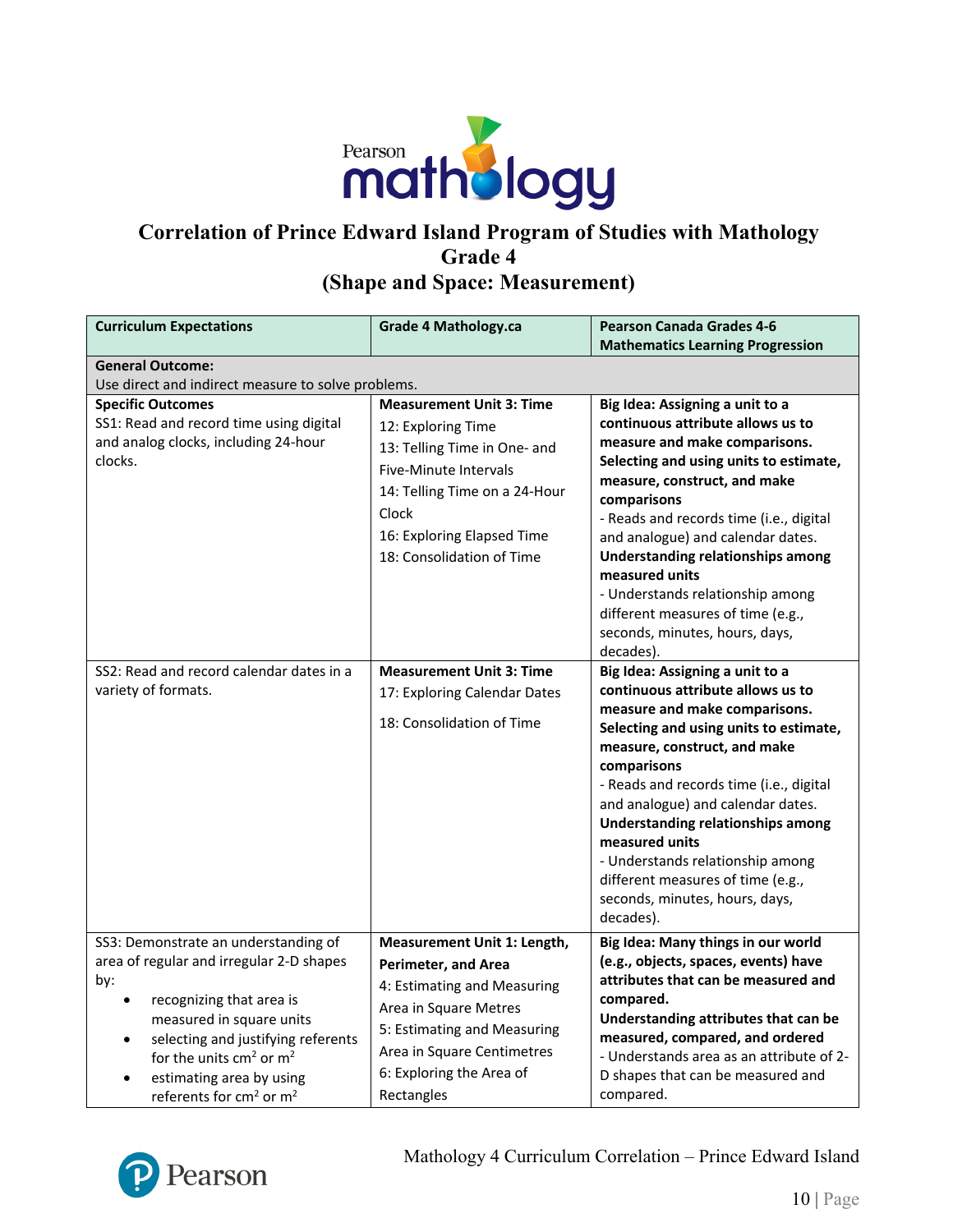| determining and recording area<br>$\bullet$<br>(cm <sup>2</sup> or m <sup>2</sup> )<br>constructing different rectangles<br>for a given area ( $\text{cm}^2$ or $\text{m}^2$ ) in<br>order to demonstrate that many<br>different rectangles may have<br>the same area. | 7: Consolidation of Length,<br>Perimeter, and Area | Big Idea: Assigning a unit to a<br>continuous attribute allows us to<br>measure and make comparisons.<br>Selecting and using units to estimate,<br>measure, construct, and make<br>comparisons<br>- Develops understanding of square<br>units (e.g., square unit, square cm,<br>square m) to measure area of 2-D |
|------------------------------------------------------------------------------------------------------------------------------------------------------------------------------------------------------------------------------------------------------------------------|----------------------------------------------------|------------------------------------------------------------------------------------------------------------------------------------------------------------------------------------------------------------------------------------------------------------------------------------------------------------------|
|                                                                                                                                                                                                                                                                        |                                                    | shapes.                                                                                                                                                                                                                                                                                                          |

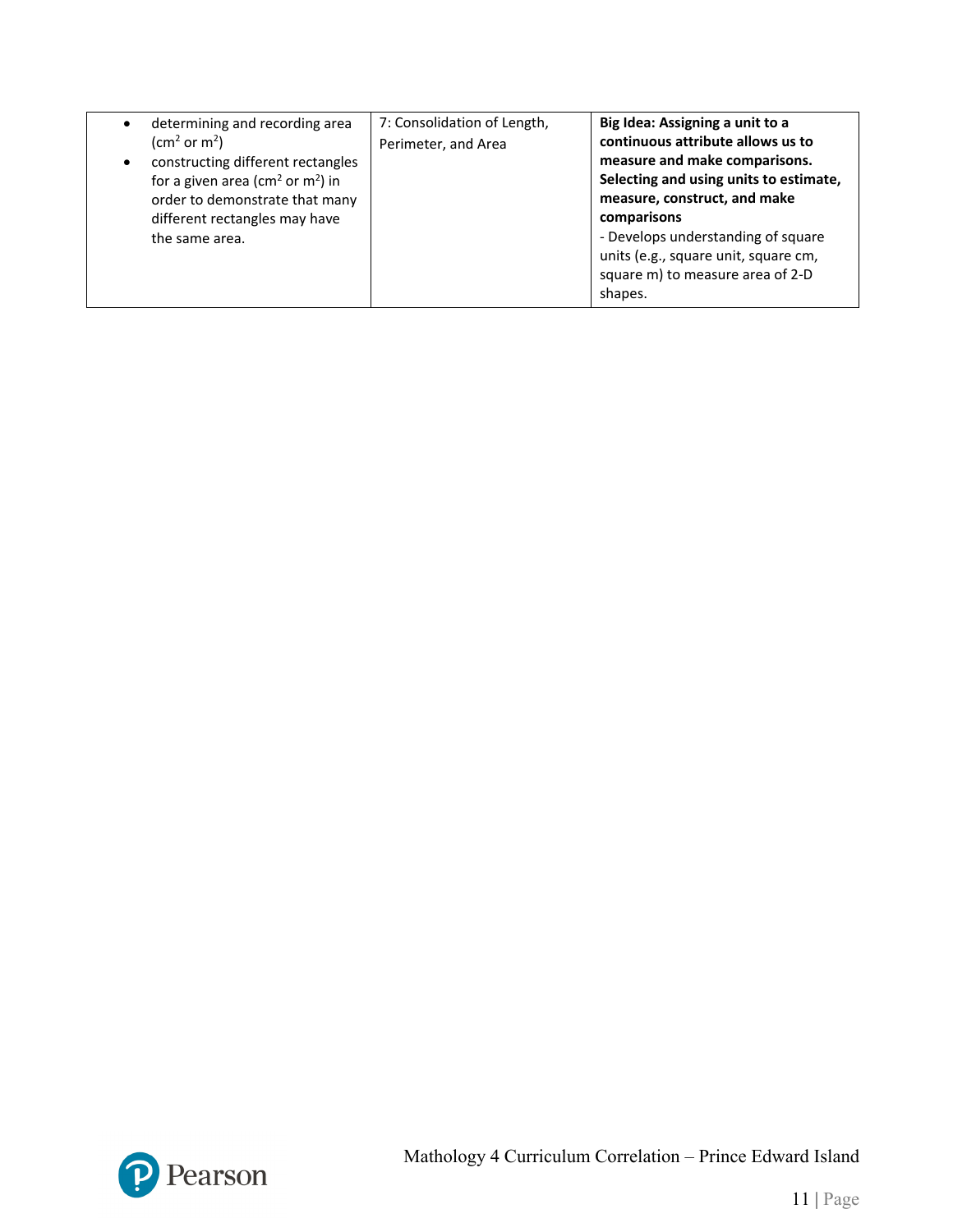

# **Correlation of Prince Edward Island Program of Studies with Mathology Grade 4 (Shape and Space: 3-D Objects and 2-D Shapes)**

| <b>Curriculum Expectations</b>                                                                        | Grade 4 Mathology.ca                | <b>Pearson Canada Grades 4-6</b><br><b>Mathematics Learning Progression</b>          |  |  |
|-------------------------------------------------------------------------------------------------------|-------------------------------------|--------------------------------------------------------------------------------------|--|--|
| <b>General Curriculum Outcome:</b>                                                                    |                                     |                                                                                      |  |  |
| Describe the characteristics of 3-D objects and 2-D shapes, and analyze the relationships among them. |                                     |                                                                                      |  |  |
| <b>Specific Curriculum Outcomes</b>                                                                   | <b>Geometry Unit 1A: 2-D Shapes</b> | Big Ideas: 2-D shapes and 3-D solids                                                 |  |  |
| SS4: Describe and construct rectangular                                                               | and 3-D Solids                      | can be analyzed and classified in                                                    |  |  |
| and triangular prisms.                                                                                | 2: Identifying and Describing       | different ways by their attributes.                                                  |  |  |
|                                                                                                       | Prisms                              | Investigating geometric attributes and                                               |  |  |
|                                                                                                       | 3: Constructing Models of           | properties of 2-D shapes and 3-D                                                     |  |  |
|                                                                                                       | Prisms                              | solids                                                                               |  |  |
|                                                                                                       |                                     | - Sorts, describes, constructs, and                                                  |  |  |
|                                                                                                       | 5: Consolidation of 2-D Shapes      | classifies 3-D objects based on edges,<br>faces, vertices, and angles (e.g., prisms, |  |  |
|                                                                                                       | and 3-D Solids                      | pyramids).                                                                           |  |  |
|                                                                                                       |                                     | Investigating 2-D shapes, 3-D solids,                                                |  |  |
|                                                                                                       |                                     | and their attributes through                                                         |  |  |
|                                                                                                       |                                     | composition and decomposition                                                        |  |  |
|                                                                                                       |                                     | - Identifies and constructs nets for 3-D                                             |  |  |
|                                                                                                       |                                     | objects made from triangles and                                                      |  |  |
|                                                                                                       |                                     | rectangles.                                                                          |  |  |

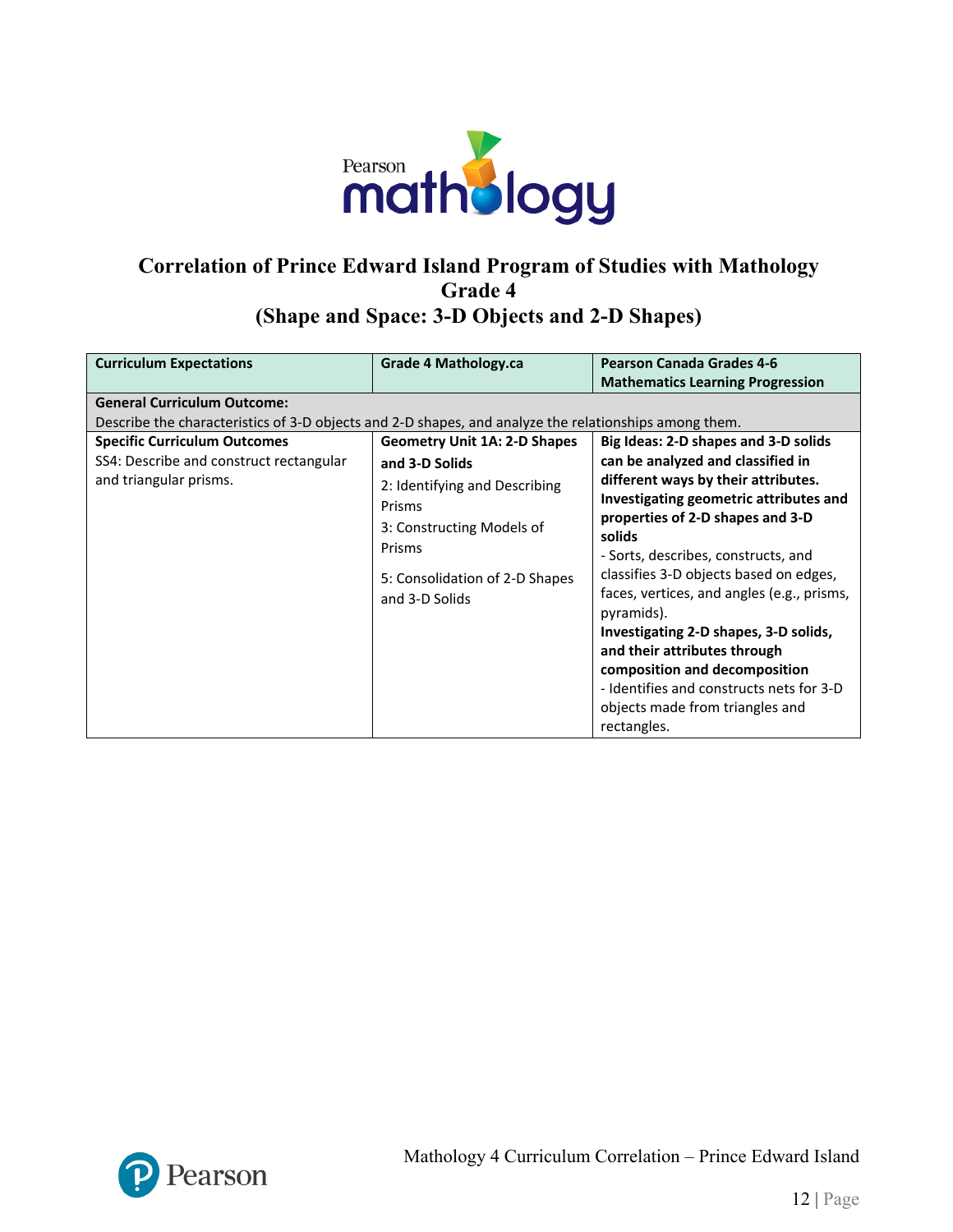

# **Correlation of Prince Edward Island Program of Studies with Mathology Grade 4 (Shape and Space: Transformations)**

| <b>Curriculum Expectations</b>                                                                                                                                                                                                           | <b>Grade 4 Mathology.ca</b>                                                                                                                    | <b>Pearson Canada Grades 4-6</b><br><b>Mathematics Learning Progression</b>                                                                                                                                                                                                                           |  |
|------------------------------------------------------------------------------------------------------------------------------------------------------------------------------------------------------------------------------------------|------------------------------------------------------------------------------------------------------------------------------------------------|-------------------------------------------------------------------------------------------------------------------------------------------------------------------------------------------------------------------------------------------------------------------------------------------------------|--|
| <b>General Curriculum Outcome:</b><br>Describe and analyse position and motion of objects and shapes.                                                                                                                                    |                                                                                                                                                |                                                                                                                                                                                                                                                                                                       |  |
| <b>Specific Curriculum Outcomes</b><br>SS5: Demonstrate an understanding of<br>line symmetry by:<br>identifying symmetrical 2-D<br>shapes<br>creating symmetrical 2-D shapes<br>drawing one or more lines of<br>symmetry in a 2-D shape. | <b>Geometry Unit 1A: 2-D Shapes</b><br>and 3-D Solids<br>4: Understanding Line<br>Symmetry<br>5: Consolidation of 2-D Shapes<br>and 3-D Solids | Big Ideas: 2-D shapes and 3-D solids<br>can be transformed in many ways and<br>analyzed for change.<br><b>Exploring symmetry to analyze 2-D</b><br>shapes and 3-D solids<br>- Draws and identifies lines of symmetry<br>(i.e., vertical, horizontal, diagonal,<br>oblique) in 2-D shapes and designs. |  |
| SS6: Demonstrate an understanding of<br>congruency, concretely and pictorially.                                                                                                                                                          | <b>Geometry Unit 1A: 2-D Shapes</b><br>and 3-D Solids<br>1: Exploring Congruence<br>5: Consolidation of 2-D Shapes<br>and 3-D Solids           | Big Ideas: 2-D shapes and 3-D solids<br>can be transformed in many ways and<br>analyzed for change.<br>Exploring 2-D shapes and 3-D solids by<br>applying and visualizing<br>transformations<br>- Demonstrates an understanding of<br>congruency (i.e., same side lengths and<br>angles).             |  |